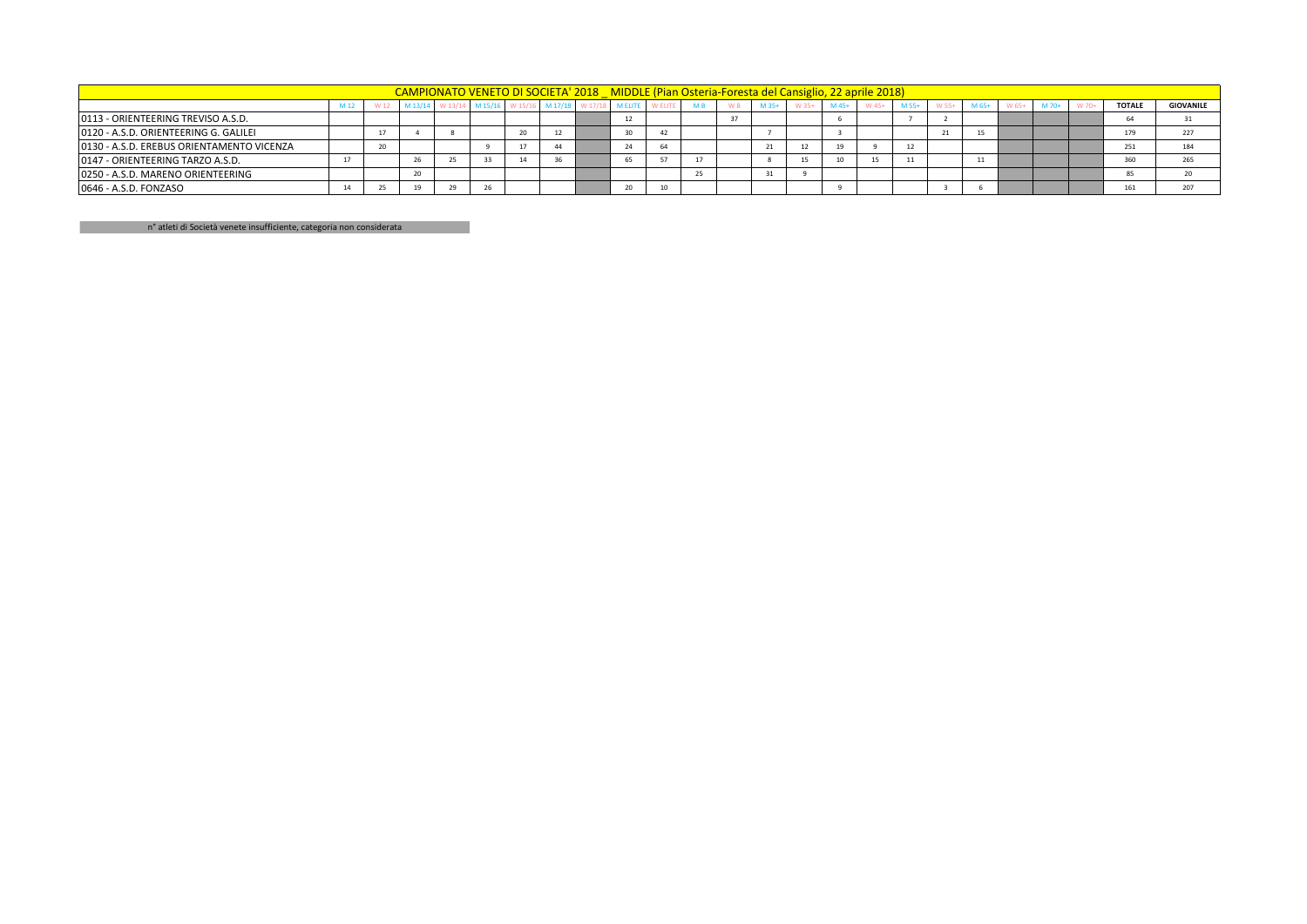|                                                | CAMPIONATO VENETO DI SOCIETA' 2018 MIDDLE (Pian Osteria-Foresta del Cansiglio, 22 aprile 2018) |      |    |        |  |  |  |  |  |                                                                      |  |         |       |         |       |         |       |         |       |       |       |               |                  |
|------------------------------------------------|------------------------------------------------------------------------------------------------|------|----|--------|--|--|--|--|--|----------------------------------------------------------------------|--|---------|-------|---------|-------|---------|-------|---------|-------|-------|-------|---------------|------------------|
|                                                | M 12                                                                                           | W 12 |    |        |  |  |  |  |  | M 13/14 W 13/14 M 15/16 W 15/16 M 17/18 W 17/18 M ELITE WELITE MB WB |  | $M$ 35+ | W 35+ | $M$ 45+ | W 45+ | $M$ 55+ | W 55+ | $M$ 65+ | W 65+ | M 70+ | W 70+ | <b>TOTALE</b> | <b>GIOVANILE</b> |
| 0029 - VITTORIENT                              |                                                                                                |      |    |        |  |  |  |  |  |                                                                      |  |         |       |         |       |         |       |         |       |       |       |               |                  |
| 0174 - A.S.D. VICENZA ORIENTEERING TEAM        |                                                                                                |      |    | $\sim$ |  |  |  |  |  |                                                                      |  |         |       |         |       |         |       |         |       |       |       |               |                  |
| 0202 - ORIENTEERING DOLOMITI                   |                                                                                                |      |    | 23     |  |  |  |  |  |                                                                      |  |         |       |         |       |         |       |         |       |       |       |               |                  |
| 0234 - ORIENTEERING SWALLOWS NOALE A.S.D.      |                                                                                                |      |    |        |  |  |  |  |  |                                                                      |  |         |       | 16      |       |         |       |         |       |       |       |               |                  |
| 0508 - A.S.S. ORIENTEERING MALIPIERO MARCON    | 12                                                                                             |      |    |        |  |  |  |  |  |                                                                      |  |         |       |         |       |         |       |         |       |       |       |               |                  |
| 0643 - A.S.D. ORIENTEERING LAGUNA NORD VENEZIA |                                                                                                |      |    |        |  |  |  |  |  |                                                                      |  |         |       |         |       |         |       |         |       |       |       |               |                  |
| 10645 - OK MONTELLO A.S.D.                     |                                                                                                |      |    |        |  |  |  |  |  | 32                                                                   |  |         |       |         |       |         |       |         |       |       |       |               |                  |
| 0703 - A.S.D. ASIAGO 7 COMUNI SOK              | 20                                                                                             |      | 29 |        |  |  |  |  |  |                                                                      |  |         |       |         |       |         |       |         |       |       |       |               | 100              |

n° atleti di Società venete insufficiente, categoria non considerata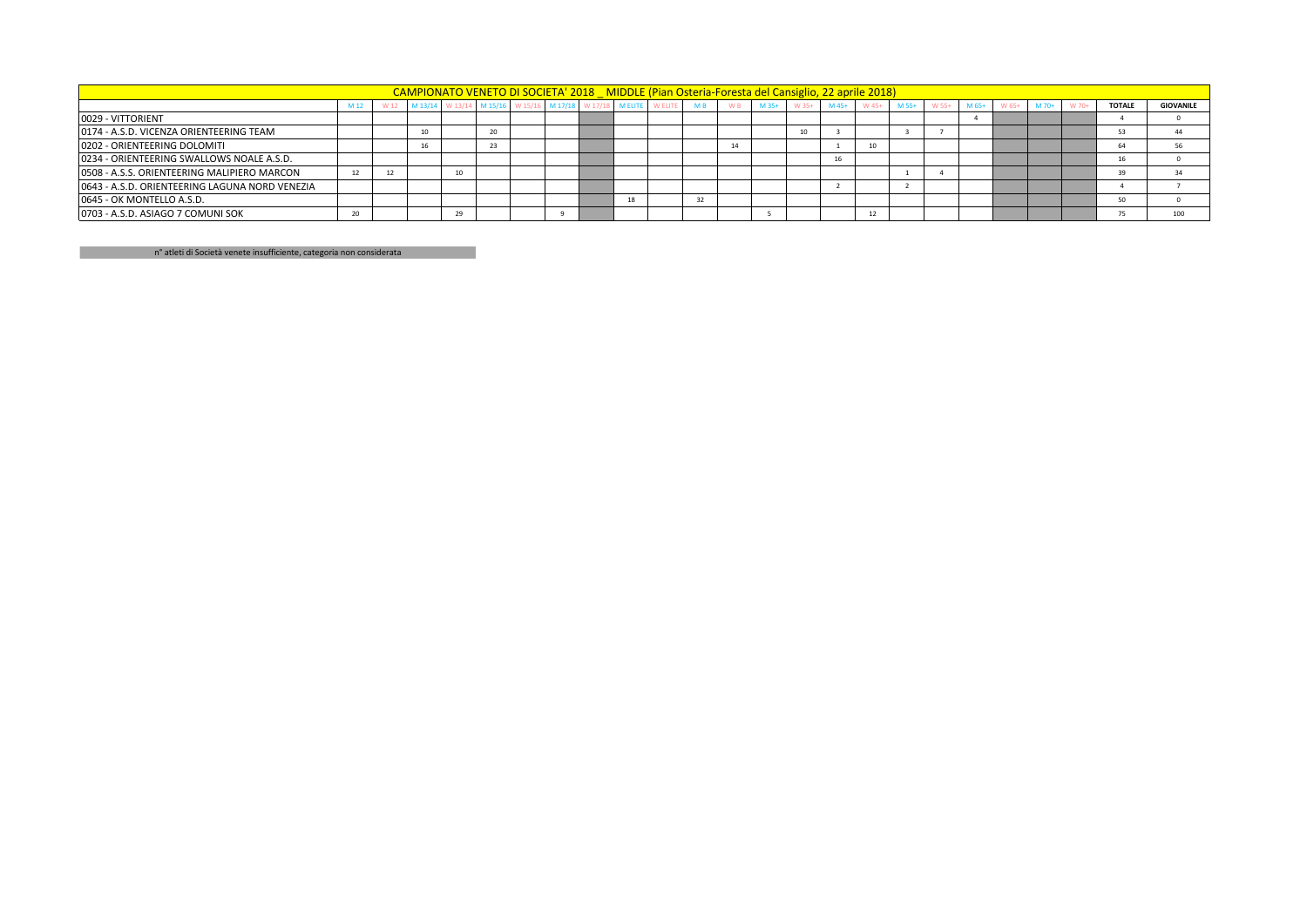|                                                      | CAMPIONATO VENETO DI SOCIETA' 2018 MIDDLE (Pian Osteria-Foresta del Cansiglio, 22 aprile 2018) |      |         |  |                                                           |  |          |  |  |                |                    |         |                |         |       |       |         |       |               |                  |
|------------------------------------------------------|------------------------------------------------------------------------------------------------|------|---------|--|-----------------------------------------------------------|--|----------|--|--|----------------|--------------------|---------|----------------|---------|-------|-------|---------|-------|---------------|------------------|
|                                                      | M 12                                                                                           | W 12 | M 13/14 |  | W 13/14 M 15/16 W 15/16 M 17/18 W 17/18 M ELITE WELITE MB |  |          |  |  | W <sub>B</sub> | $M$ 35+<br>$W$ 35+ | $M$ 45+ | M 55+<br>W 45+ | $W$ 55+ | M 65+ | W 65+ | $M$ 70+ | W 70+ | <b>TOTALE</b> | <b>GIOVANILE</b> |
| 0024 - A.S.D. ORIENTEERING BARBARANO                 |                                                                                                |      |         |  |                                                           |  |          |  |  |                |                    |         |                |         |       |       |         |       |               |                  |
| 0034 - ORIENTEERING BASSANO 1982 A.S.D.              |                                                                                                |      |         |  |                                                           |  |          |  |  |                |                    |         |                |         |       |       |         |       |               |                  |
| 0044 - A.S.D. MISQUILENSES ORIENTEERING              |                                                                                                |      |         |  |                                                           |  |          |  |  |                |                    |         | 11             |         |       |       |         |       | 11            |                  |
| 0056 - A.S.D. ORIENT EXPRESS VERONA                  |                                                                                                |      |         |  |                                                           |  |          |  |  |                |                    |         |                |         |       |       |         |       |               |                  |
| 0118 - ORIENTEERING MIANE '87                        |                                                                                                |      |         |  |                                                           |  |          |  |  |                |                    |         |                |         |       |       |         |       |               |                  |
| 0190 - A.S.D. POLISPORTIVA BISSUOLA                  |                                                                                                |      |         |  |                                                           |  |          |  |  |                |                    |         |                |         |       |       |         |       |               |                  |
| 0629 - A.S.D. LESSINIA ORIENTEERING BOSCOCHIESANUOVA |                                                                                                |      |         |  |                                                           |  |          |  |  |                |                    | 12      |                |         |       |       |         |       | 19            |                  |
| 0654 - A.S.D. ARCES ORIENTEERING KLUBB               |                                                                                                |      |         |  |                                                           |  |          |  |  |                |                    |         |                |         |       |       |         |       |               |                  |
| 0692 - A.S.D. PADOVA ORIENTEERING                    |                                                                                                |      |         |  |                                                           |  |          |  |  |                |                    |         |                |         |       |       |         |       |               | 17               |
| 0740 - A.S.D. PARK WORLD TOUR ITALIA                 |                                                                                                |      | 28      |  |                                                           |  | 38<br>20 |  |  |                |                    |         |                |         |       |       |         |       | 106           | 89               |
| 0809 - A.S.D. EUGANEO                                |                                                                                                |      |         |  |                                                           |  |          |  |  |                |                    |         |                |         |       |       |         |       |               |                  |

n° atleti di Società venete insufficiente, categoria non considerata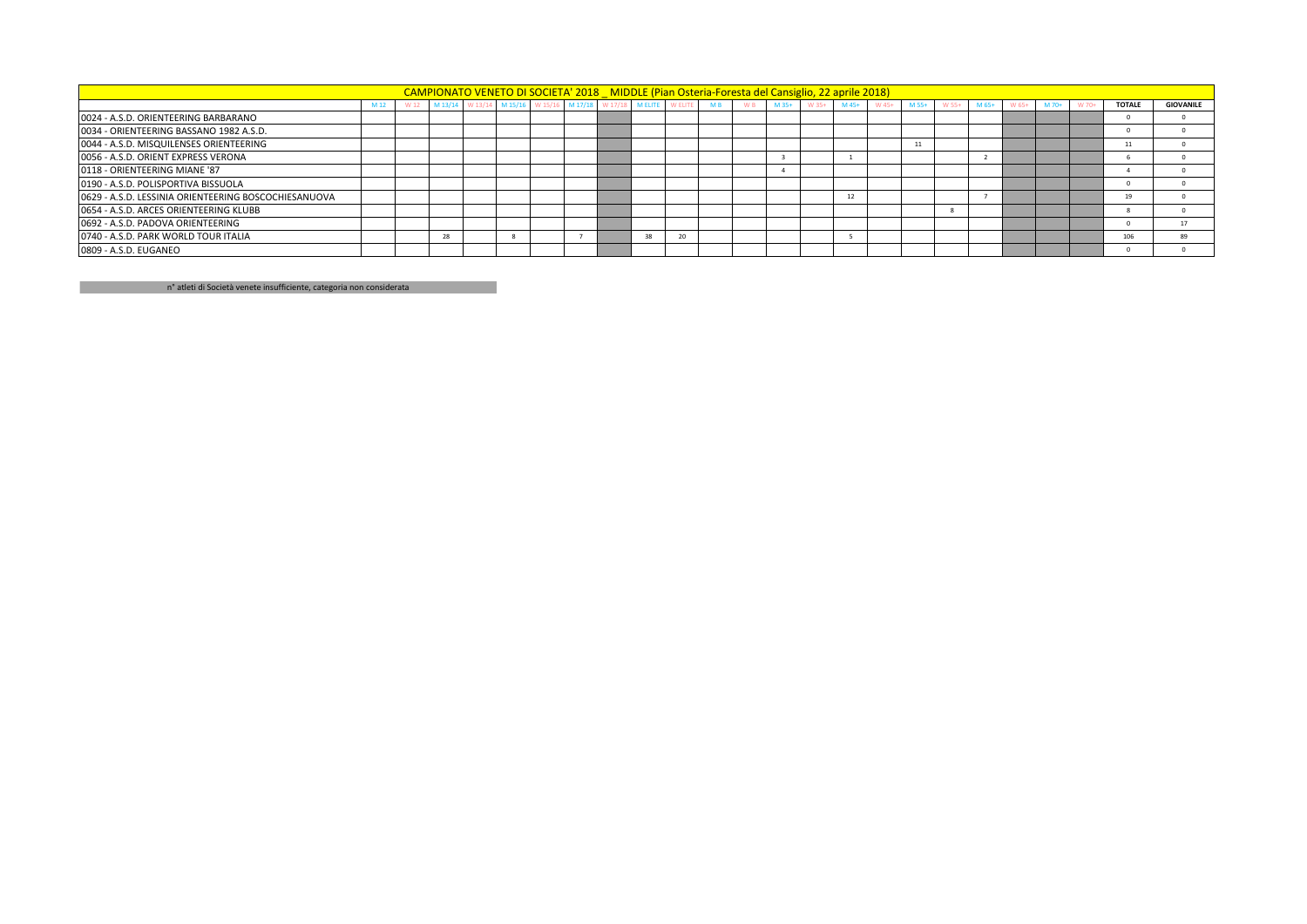| CAMPIONATO VENETO DI SOCIETA' 2018 Classifica di tappa |                |                |                  |
|--------------------------------------------------------|----------------|----------------|------------------|
|                                                        | <b>MIDDLE</b>  | <b>TOTALE</b>  | <b>POSIZIONE</b> |
| 10147 - ORIENTEERING TARZO A.S.D.                      | 360            | 360            | $\mathbf{1}$     |
| 0130 - A.S.D. EREBUS ORIENTAMENTO VICENZA              | 251            | 251            | $\overline{2}$   |
| 0120 - A.S.D. ORIENTEERING G. GALILEI                  | 179            | 179            | $\overline{3}$   |
| 0646 - A.S.D. FONZASO                                  | 161            | 161            | $\overline{4}$   |
| l0250 - A.S.D. MARENO ORIENTEERING                     | 85             | 85             | 5 <sup>1</sup>   |
| 0113 - ORIENTEERING TREVISO A.S.D.                     | 64             | 64             | 6                |
| l0703 - A.S.D. ASIAGO 7 COMUNI SOK                     | 75             | 75             | $\overline{7}$   |
| 0202 - ORIENTEERING DOLOMITI                           | 64             | 64             | 8                |
| 0174 - A.S.D. VICENZA ORIENTEERING TEAM                | 53             | 53             | 9                |
| l0645 - OK MONTELLO A.S.D.                             | 50             | 50             | 10               |
| 0508 - A.S.S. ORIENTEERING MALIPIERO MARCON            | 39             | 39             | 11               |
| l0234 - ORIENTEERING SWALLOWS NOALE A.S.D.             | 16             | 16             | 12               |
| 0029 - VITTORIENT                                      | $\overline{4}$ | $\overline{4}$ | 13               |
| 0643 - A.S.D. ORIFNTFFRING LAGUNA NORD VENFZIA         | 4              | 4              | 13               |
| 10740 - A.S.D. PARK WORLD TOUR ITALIA                  | 106            | 106            | 15               |
| 0629 - A.S.D. LESSINIA ORIENTEERING BOSCOCHIESANUOVA   | 19             | 19             | 16               |
| 0044 - A.S.D. MISQUILENSES ORIENTEERING                | 11             | 11             | 17               |
| 10654 - A.S.D. ARCES ORIENTEERING KLUBB                | 8              | 8              | 18               |
| 0056 - A.S.D. ORIENT EXPRESS VERONA                    | 6              | 6              | 19               |
| 0118 - ORIENTEERING MIANE '87                          | 4              | $\overline{4}$ | 20               |
| 0024 - A.S.D. ORIFNTFFRING BARBARANO                   |                | $\Omega$       | <b>NC</b>        |
| l0034 - ORIENTEERING BASSANO 1982 A.S.D.               |                | $\Omega$       | <b>NC</b>        |
| 10692 - A.S.D. PADOVA ORIENTEERING                     |                | $\Omega$       | <b>NC</b>        |
| 0809 - A.S.D. EUGANEO                                  |                | $\Omega$       | <b>NC</b>        |

1^ FASCIA 2^ FASCIA 3^ FASCIA GARA NON DISPUTATA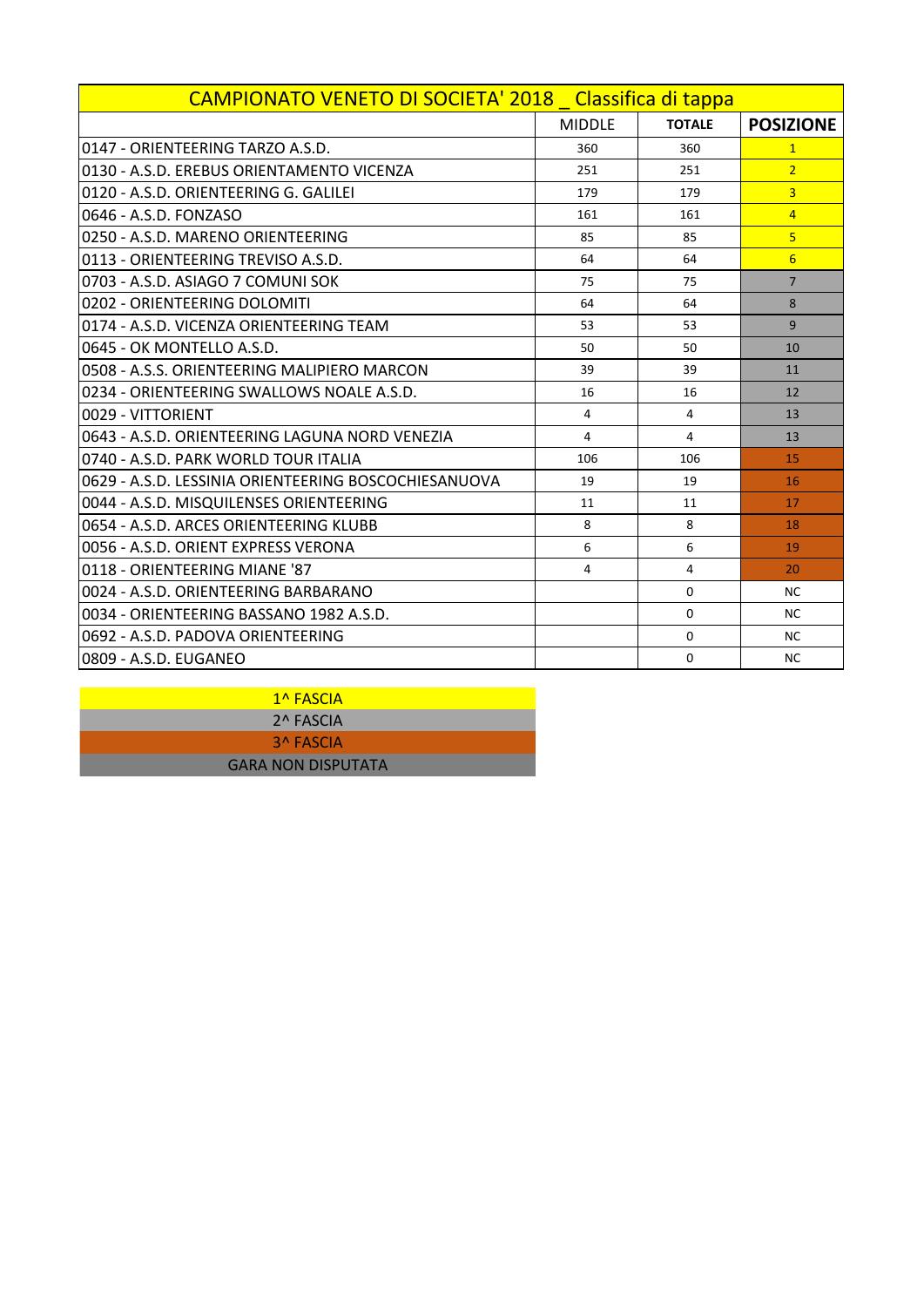| CAMPIONATO VENETO DI SOCIETA' 2018 Classifica provvisoria dopo 2 prove |                |                |               |                  |  |  |  |  |  |
|------------------------------------------------------------------------|----------------|----------------|---------------|------------------|--|--|--|--|--|
|                                                                        | <b>SPRINT</b>  | <b>MIDDLE</b>  | <b>TOTALE</b> | <b>POSIZIONE</b> |  |  |  |  |  |
| 0147 - ORIENTEFRING TARZO A.S.D.                                       | 216            | 360            | 576           | $\mathbf{1}$     |  |  |  |  |  |
| 0130 - A.S.D. EREBUS ORIENTAMENTO VICENZA                              | 249            | 251            | 500           | $\overline{2}$   |  |  |  |  |  |
| 0120 - A.S.D. ORIENTEERING G. GALILEI                                  | 307            | 179            | 486           | $\overline{3}$   |  |  |  |  |  |
| 0646 - A.S.D. FONZASO                                                  | 94             | 161            | 255           | $\overline{4}$   |  |  |  |  |  |
| 0113 - ORIENTEERING TREVISO A.S.D.                                     | 117            | 64             | 181           | $\overline{5}$   |  |  |  |  |  |
| 0250 - A.S.D. MARENO ORIENTEERING                                      | 34             | 85             | 119           | $6 \overline{6}$ |  |  |  |  |  |
| 0202 - ORIENTEERING DOLOMITI                                           | 68             | 64             | 132           | $\overline{7}$   |  |  |  |  |  |
| 0703 - A.S.D. ASIAGO 7 COMUNI SOK                                      | 47             | 75             | 122           | 8                |  |  |  |  |  |
| 0645 - OK MONTELLO A.S.D.                                              | 70             | 50             | 120           | 9                |  |  |  |  |  |
| 0174 - A.S.D. VICENZA ORIENTEERING TEAM                                | 31             | 53             | 84            | 10               |  |  |  |  |  |
| 0508 - A.S.S. ORIENTEERING MALIPIERO MARCON                            | $\overline{7}$ | 39             | 46            | 11               |  |  |  |  |  |
| 0029 - VITTORIENT                                                      | 35             | 4              | 39            | 12               |  |  |  |  |  |
| 0234 - ORIENTEERING SWALLOWS NOALE A.S.D.                              | 5              | 16             | 21            | 13               |  |  |  |  |  |
| 0643 - A.S.D. ORIENTEERING LAGUNA NORD VENEZIA                         | 9              | $\overline{a}$ | 13            | 14               |  |  |  |  |  |
| 0740 - A.S.D. PARK WORLD TOUR ITALIA                                   | 97             | 106            | 203           | 15               |  |  |  |  |  |
| 0692 - A.S.D. PADOVA ORIENTEERING                                      | 35             |                | 35            | 16               |  |  |  |  |  |
| 0044 - A.S.D. MISQUILENSES ORIENTEERING                                | 12             | 11             | 23            | 17               |  |  |  |  |  |
| 0629 - A.S.D. LESSINIA ORIENTEERING BOSCOCHIESANUOVA                   |                | 19             | 19            | 18               |  |  |  |  |  |
| 0654 - A.S.D. ARCES ORIENTEERING KLUBB                                 | 10             | 8              | 18            | 19               |  |  |  |  |  |
| 0056 - A.S.D. ORIENT EXPRESS VERONA                                    |                | 6              | 6             | 20               |  |  |  |  |  |
| 0118 - ORIENTEERING MIANE '87                                          |                | 4              | 4             | 21               |  |  |  |  |  |
| 0034 - ORIENTEERING BASSANO 1982 A.S.D.                                |                |                | $\Omega$      | <b>NC</b>        |  |  |  |  |  |
| 0024 - A.S.D. ORIENTEERING BARBARANO                                   |                |                | $\Omega$      | <b>NC</b>        |  |  |  |  |  |
| l0809 - A.S.D. EUGANEO                                                 |                |                | 0             | <b>NC</b>        |  |  |  |  |  |

1^ FASCIA 2^ FASCIA 3^ FASCIA GARA NON DISPUTATA